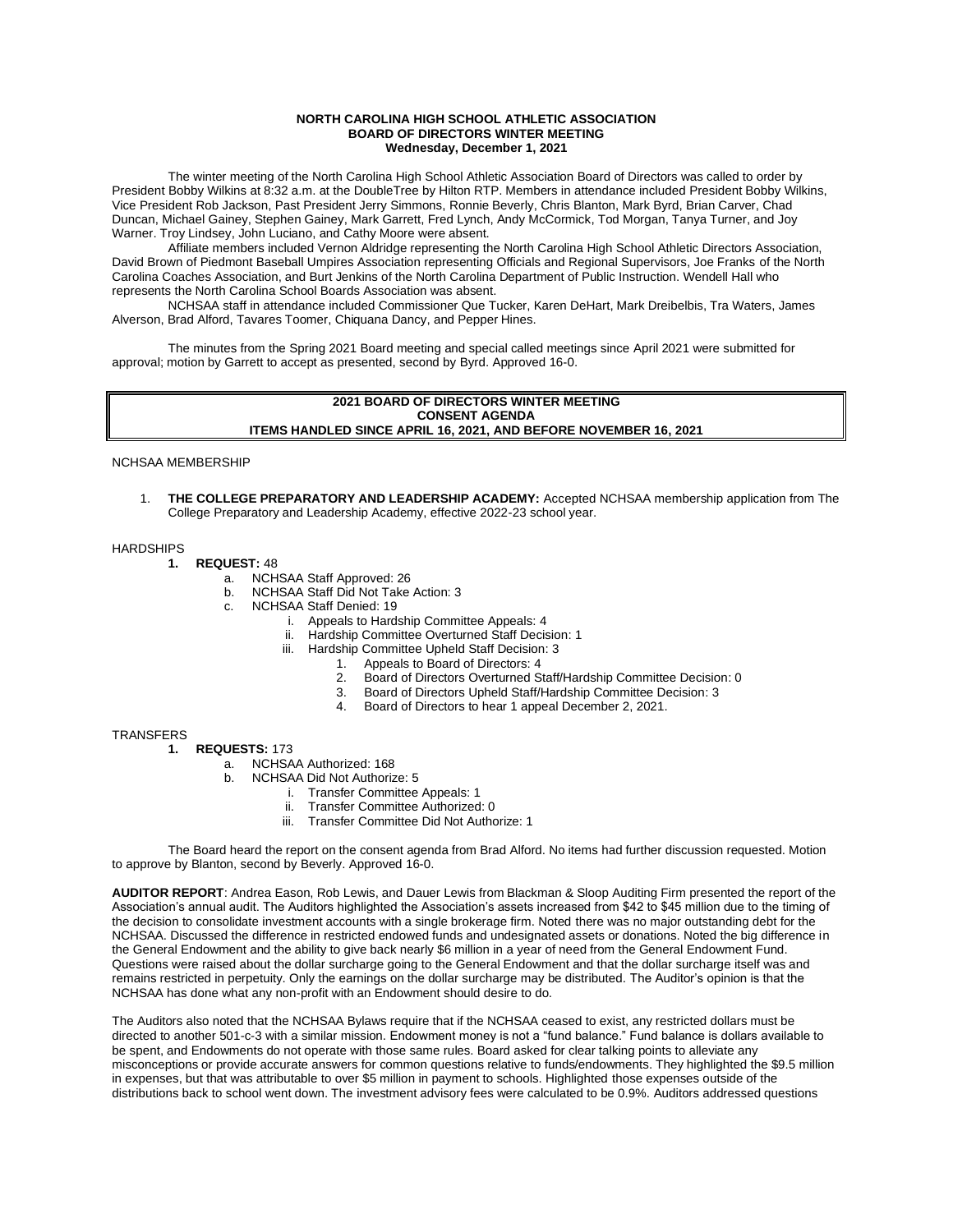about creating a separate foundation with separate Board to govern the endowment investments and distributions. Board expressed interest in having Auditors come in and present to the membership and answering questions at the Regional Meetings.

The Board moved into Committee work discussing committee-specific agenda items.

**INVESTMENT REPORT:** Jeff Hudson from Morgan Stanly provided the Board with an update on the Association's Investments. He began with some general overview of how Endowment Funds work and what they are designed to do. He highlighted that the NCHSAA Endowment Fund has done exactly what it was designed to do. Noted there are numerous state laws governing how endowments work, particularly in donor intent. He indicated that the NCHSAA was nearing the point where the Endowment would have distributed, in total, more than the principal amount that had been put in, which in Morgan Stanly's view is the purpose of Endowments.

Hudson detailed the values of the various accounts included in the NCHSAA Endowment. He defines the Association's portfolio as a "moderate-risk" portfolio. Highlighted that their philosophy is to make small adjustments as threats and opportunities arise. He indicated that Association investments have done exceptionally well over the last three years and that should be celebrated but not expected to continue at the rate that has been experienced. He gave a broad overview of Morgan Stanly's investment outlook. Noted the increase in government spending and Treasury purchases ramping up has driven the recovery from the COVID recession. Noted the challenges of Bonds keeping up with inflation. He highlighted challenges in the equities markets as tech and other sectors have extreme high valuations and opportunity is not as present in those sectors. They expect more muted returns in the coming year or two, noting good financial positions for consumers and corporations, mitigated by supply chain issues and COVID outbreaks. Believes that interest rates will be the major market driver in the next two years.

The Board took a brief break for lunch at 12:20 p.m. returning to session at 1:00 p.m. Brian Carver had to leave the meeting at lunch.

Jackson made a motion to enter Executive Session to hear two appeals. Seconded by Morgan. Approved 15-0. Tanya Turner and Commissioner Tucker recused themselves from the appeal calls.

Jackson made a motion to exit executive session and re-enter open session, seconded by Blanton. Motion approved 15-0.

While in executive session the Board upheld the Staff decision for one school and reduced the penalty for the other.

The Board had extended discussion about whether fines for fighting are effective and whether redirecting that fine money towards sportsmanship education for the whole team/students involved would be a better deterrent.

Commissioner Tucker updated the Board on HB 91 being enacted as law. She deferred to the officers of the Board to provide an update on the conversations with the State Board of Education relative to a memorandum of understanding. Wilkins thought that the State Board took a step back from many of their contentions and that they felt better about the status of things, particularly for the Staff. Jackson noted that the State Board indicated they do not have time to deal with high school athletics and he is hopeful that the discussions will allow the Association to have a larger role.

The Commissioner indicated that the Association is required to have an Annual Meeting and that has traditionally been in the Spring. The Board discussed numerous options for the Board Meeting in the Spring and decided to hold their Spring Meeting on April 26-27. The Annual Meeting will be virtual again for 2022.

The Board heard reports from each of the four committees relative to action items and discussion of each committee's agenda. There were numerous discussions of action items, including those that did not emerge from committee for the voting session tomorrow.

The meeting was adjourned for the day by President Wilkins at 4:07 p.m.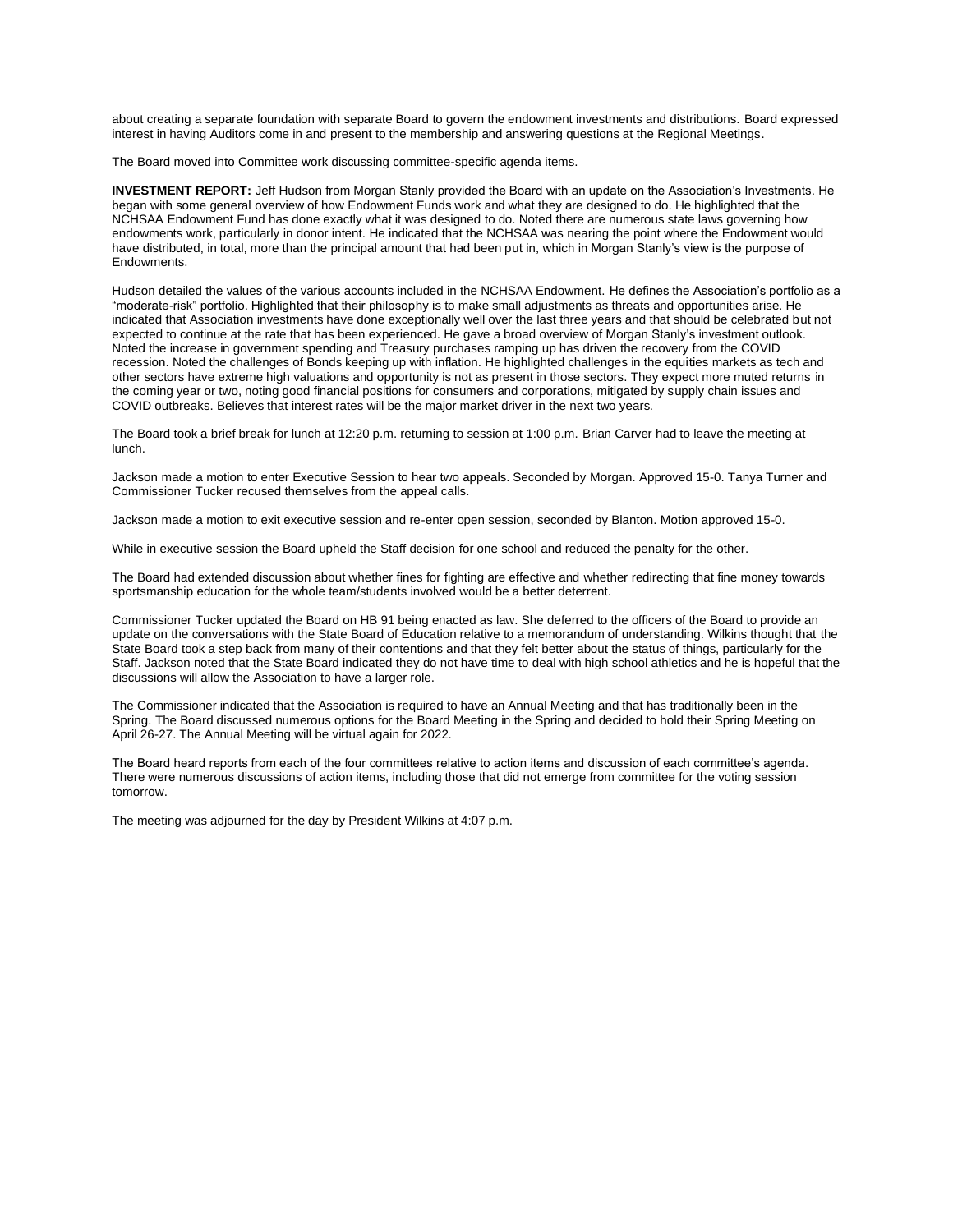## **NORTH CAROLINA HIGH SCHOOL ATHLETIC ASSOCIATION BOARD OF DIRECTORS WINTER MEETING Thursday, December 2, 2021**

The winter meeting of the North Carolina High School Athletic Association Board of Directors was called to order by President Bobby Wilkins at 8:32 a.m. at the DoubleTree by Hilton RTP. Members in attendance included President Bobby Wilkins, Vice President Rob Jackson, Past President Jerry Simmons, Ronnie Beverly, Chris Blanton, Mark Byrd, Brian Carver, Chad Duncan, Michael Gainey, Stephen Gainey, Mark Garrett, Fred Lynch, Andy McCormick, Cathy Moore, Tod Morgan, Tanya Turner, and Joy Warner. Troy Lindsey and John Luciano were absent.

Affiliate members included Vernon Aldridge representing the North Carolina High School Athletic Directors Association, David Brown of Piedmont Baseball Umpires Association representing Officials and Regional Supervisors, Joe Franks of the North Carolina Coaches Association, and Burt Jenkins of the North Carolina Department of Public Instruction. Wendell Hall who represents the North Carolina School Boards Association was absent.

NCHSAA staff in attendance included Commissioner Que Tucker, Karen DeHart, Mark Dreibelbis, Tra Waters, James Alverson, Brad Alford, Tavares Toomer, Chiquana Dancy, and Pepper Hines.

Jackson made a motion to enter executive session to hear a hardship appeal, seconded by Beverly. Motion approved 16-0. Commissioner Tucker, Chad Duncan, and Chris Blanton recused themselves from the discussion and voting on this appeal.

Jackson made a motion to exit executive session, seconded by Michael Gainey. Motion approved 16-0.

The Board upheld the staff decision on the hardship.

**SAAC REPORT:** Erin Horne, a junior from Orange High School, brought the report on behalf of the group. Noted that there have been three meetings so far this year. They have determined that their goal is to have a campaign to promote positive student sections to improve student section behavior across the state. They have also discussed many options for their service projects. The group is excited to be planning a Student Leadership Conference again for the first time in two years. Highlighted the positive experiences that several SAAC members have had assisting at the State Championship Events during the fall.

**REGIONAL SUPERVISORS & OFFICIALS**: David Brown, Supervisor of Officials for Piedmont Basketball Association, presented on behalf of the state's Regional Supervisors and Officials. He spoke about leadership in athletics across the state. He provided some comments about the retirement of Mark Dreibelbis, NCHSAA Supervisor of Officials. He highlighted the charisma and passion he has used to generate, and effect change in the culture of officials and Regional Supervisors across the state while giving back financially to support the mission of education-based athletics. Noted that recruitment and retention of officials is not just a local issue, the NCHSAA needs a statewide initiative and focus to deal with these challenges. Highlighted the effort made by Dreibelbis to improve the diversity and inclusion of females and minority officials in the NCHSAA's program.

**NC ATHLETIC DIRECTORS' ASSOCIATION**: Vernon Aldridge, Associate Executive Director of the NCADA, presented on behalf of the group. He highlighted the positive working relationship with the NCHSAA and the NCCA. Had 135 Athletic Directors come to Greensboro and taught 8 LTI classes at their summer leadership clinic held in conjunction with the NCCA Coaches Clinic. Continues to press to have all Athletic Directors across the state become nationally certified athletic administrators. Encouraged Board members to send their athletic directors to the NIAAA National Conference, noting about 58 will be able to go to the NIAAA Conference in Denver in December. Looking forward to having their first in-person state conference in the Spring in Wilmington.

**NC COACHES ASSOCIATION**: Joe Franks, Executive Secretary of the NCCA, presented on behalf of the group. Highlighted how good it feels to be getting back to "normal." Highlighted Wooden Legacy Award winners from the National Basketball Coaches Association who are past NCHSAA board members, Reggie Peace and Patty Evers. Highlighted they are hosting the NOCAD national conference in Asheville. Noted the NCCA's statement in support of the NCHSAA's role in athletic leadership in the face of legislative pressure. Discussed a successful in-person clinic for 2021. The dates for the 2022 Clinic will be July 11-13 in Greensboro due to a coliseum commitment.

**NC DEPARTMENT OF PUBLIC INSTRUCTION**: Burt Jenkins presented on behalf of the organization. The Executive Committee of the NCHSAA is in conversation with the State Board on a memorandum of understanding. Highlighted that for the first time in a few years, there were no schools in our state that were out of compliance with the Gfeller-Waller law. He noted that DPI is trying to make the middle school level as close to the NCHSAA Handbook as possible, so people understand the process and transition.

**REVIEW & OFFICIATING:** Members of the committee included Chris Blanton, chair, Fred Lynch, Tod Morgan, Tanya Turner, Bobby Wilkins, and David Brown.

- 1. Motion by Blanton, second by Morgan, to approve the comprehensive listing of incidents per school and penalties. Approved 17-0
- 2. Discussion and review of the ejection report to-date. Commended our student athletes, coaches, officials and administrators for having the lowest number of ejections in many years.
- 3. Discussion and review of survey results on shot clock usage in basketball. Coaches were split roughly 50-50. Athletic Directors and Principals in the survey were not in favor. Reported that no motion emerged from the committee based on feedback from schools. Will ask the Staff to continue to survey membership in the future. Discussion within the committee highlighted the cost to schools to implement, the additional personnel to operate, and whether a shot clock would improve the high school game.
- 4. Discussion of NFHS exploring changes regarding COS, which will perhaps involve Arbiter. The committee did not recommend action until NFHS determines a path forward.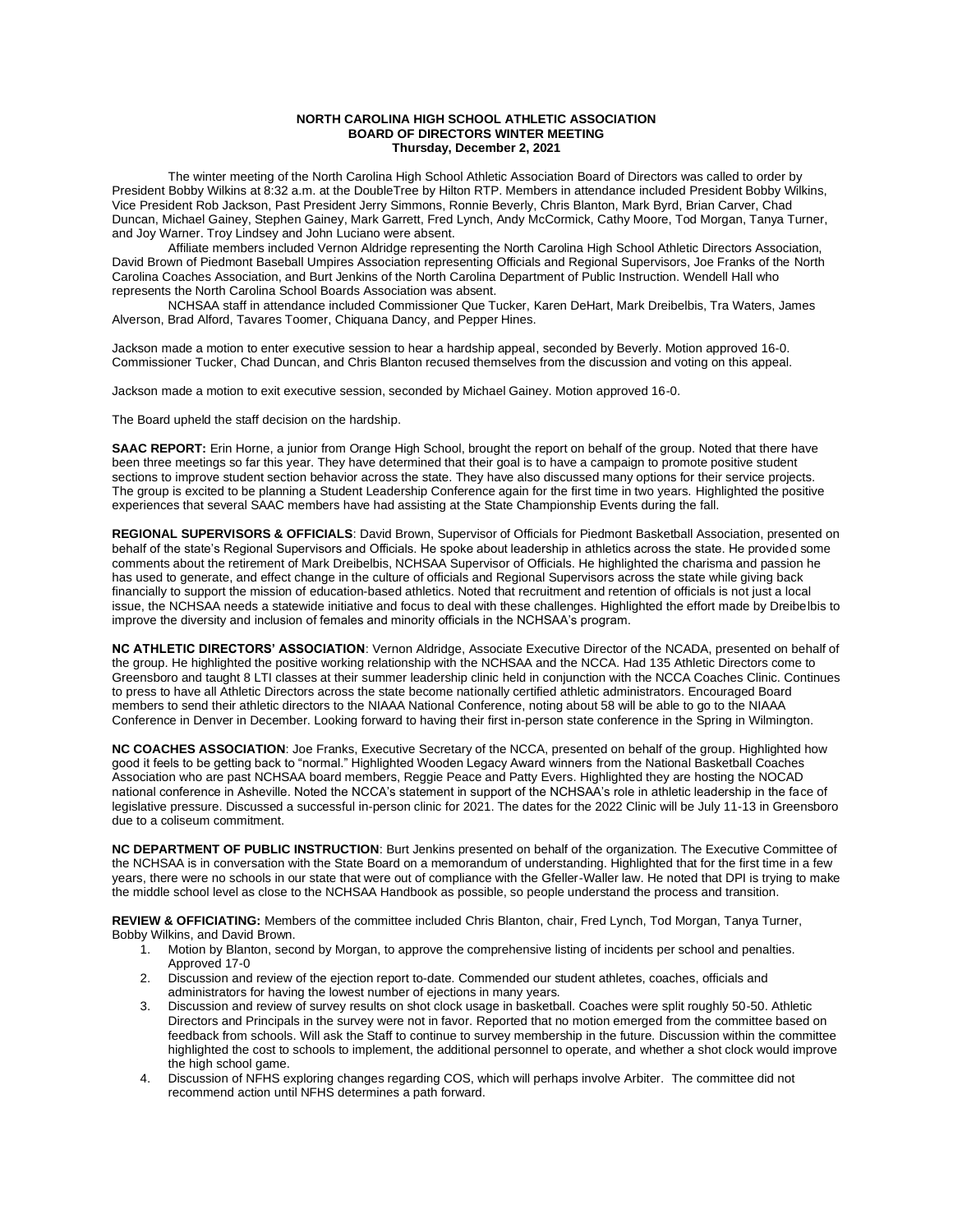- 5. Request from Smoky Mountain High School request to be booked by the WNC Basketball Officials Association did not emerge from committee.
- 6. Discussion of the current penalty of three or more persons ejected for leaving the bench during a fight resulting in loss of playoff eligibility. No action time from the committee currently.
- 7. Discussion item about the Student Services "Coach Mentor Training Program" grant, discontinuing state support of the program and incorporating the Student Services program funding in the NCHSAA Budget.
- 8. Discussion of inclusion of E-Sports in activities section of the Association's programming. No action taken.

**POLICY:** Members of the committee included Stephen Gainey, chair, Andy McCormick, Chad Duncan, Mark Garrett, Vernon Aldridge, and Wendell Hall.

- 1. Motion by Stephen Gainey, second by Garrett to approve the following language in Rule 4.5.3(b)(2)(i): "If an athlete misses five (5) or more consecutive days of practice due to injury or illness, they must participate in at least three (3) separate days of practice before returning to competition." Approved 17-0.
- 2. Motion by Stephen Gainey, seconded by Duncan to approve the following language to be added to Rule 1.2.15: "A student is entitled to receive Operation Gold funds distributed by the USOC." Approved 17-0.
- 3. Discussion and review of the NCHSAA Amateur Rule relative to Name, Image, & Likeness. No action item emerged from committee.
- 4. Discussion and review of the NCHSAA Hardship Policy relative to the McKinney-Vento Homeless Assistance Act. No action or recommendation emerged from committee.
- 5. Discussion and review of the NCHSAA Penalty Code relative to fighting ejections. No action or recommendation emerged from committee.
- 6. Discussion and review of the NCHSAA Seeding Process. No action or recommendation emerged from committee.

**SPORTS:** Members of the committee included Ronnie Beverly, chair, Troy Lindsey, Brian Carver, John Luciano, Cathy Moore, and Joe Franks.

- 1. Motion by Beverly, seconded by Stephen Gainey to approve the sports calendar for the 2022-2023 school year. Approved 17-0.
- 2. Recommendation by the NC Basketball Coaches Association to allow  $9<sup>th</sup>$  and  $10<sup>th</sup>$  graders to participate in five quarters of basketball games in a day was tabled for review by the SMAC and the Board again in the Spring. Committee felt that this recommendation must apply across the board to all sports. Will be reconsidered in the Spring with SMAC feedback.
- 3. Motion by Beverly, seconded by Warner to use Rankwrestlers to seed the Dual Team Wrestling Playoffs. Approved 17-0.<br>4. Recommendation to alter regional assignments for this year did not emerge from committee. The Commit Recommendation to alter regional assignments for this year did not emerge from committee. The Committee did discuss this for all sports remaining this year and recommended no action for this year.
- 5. Discussion and review of the status of women's wrestling as a sanctioned sport.
- 6. Recommendation from the NCTCCCA relative to Dead Period modifications for cross-country during the final ten days of the school year. did not emerge from committee
- 7. Recommendation from the NCTCCA relative to Dead Period during the NCCA Coaches Clinic for cross-country did not emerge from committee
- 8. The Sports Committee formally supported clarification that regional team entry in cross country is to serve as a declaration of intent.
- 9. Motion by Beverly, seconded by Byrd, to allow non-football playing schools to play an additional six basketball games that will count in seeding purposes. Approved 17-0.
- 10. Motion by Beverly, seconded by Michael Gainey to require volleyball conference tournament matches to be 3 out of 5 and add that language to the NCHSAA Handbook.
- 11. Motion by Beverly, seconded by Morgan to insert a rule in seeding procedure to prevent "leapfrog" of conference opponents in playoff entry/qualification, effective immediately. This provision would not apply to the actual seeding portion of the playoff process, only qualification.

**FINANCE & PERSONNEL:** Members of the committee included Rob Jackson, chair, Mark Byrd, Michael Gainey, Jerry Simmons, Joy Warner, and Burt Jenkins.

- 1. Motion by Jackson, seconded by Stephen Gainey to approve the 2020-2021 audit report as presented to the full Board by Blackman & Sloop. Approved 17-0.
- 2. Motion by Jackson, seconded by Byrd to waive membership dues (\$1 per ADM) but still charge the \$100 administrative fee per school. This would result in an approximately \$437,000 loss in expected revenue for the Association in the Budget. Approved 17-0.
- 3. Motion by Jackson, seconded by Garrett to approve the 2021-2022 Annual Operating Budget. The budget includes an expected shortfall of approximately \$1.2 million this year, which would be covered by operating reserves. Approved 17-0.
- 4. Discussion and review of reports on quarterly statements of NCHSAA investment account and operating reserves.
- 5. Discussion and review of finalized sports comparisons from 2020-2021 to previous years.
- 6. Discussion and review of disbursement of Endowment Funds. NCHSAA distributed \$5.9 million to member schools. Over the last 11 years (since 2010-2011 through 2020-2021) a total of \$11,333,816.10 distributed to member high schools. Committee is grateful that the Endowment Fund is doing exactly what it was intended to do at inception.
- 7. Discussion and review of greater financial transparency, including additions to the NCHSAA.org website, etc. Asked Staff to post three years of annual audits to the website for membership to review.
- 8. Discussion and review of current playoff revenue share/percentages by round for participating schools and the NCHSAA. This review and discussion will continue in the Spring.
- 9. Discussion and review of potential impact of HB91 and/or State Board/NCHSAA Memorandum of Understanding on NCHSAA Endowment Fund Assets.
- 10. Discussion and review of personnel updates.